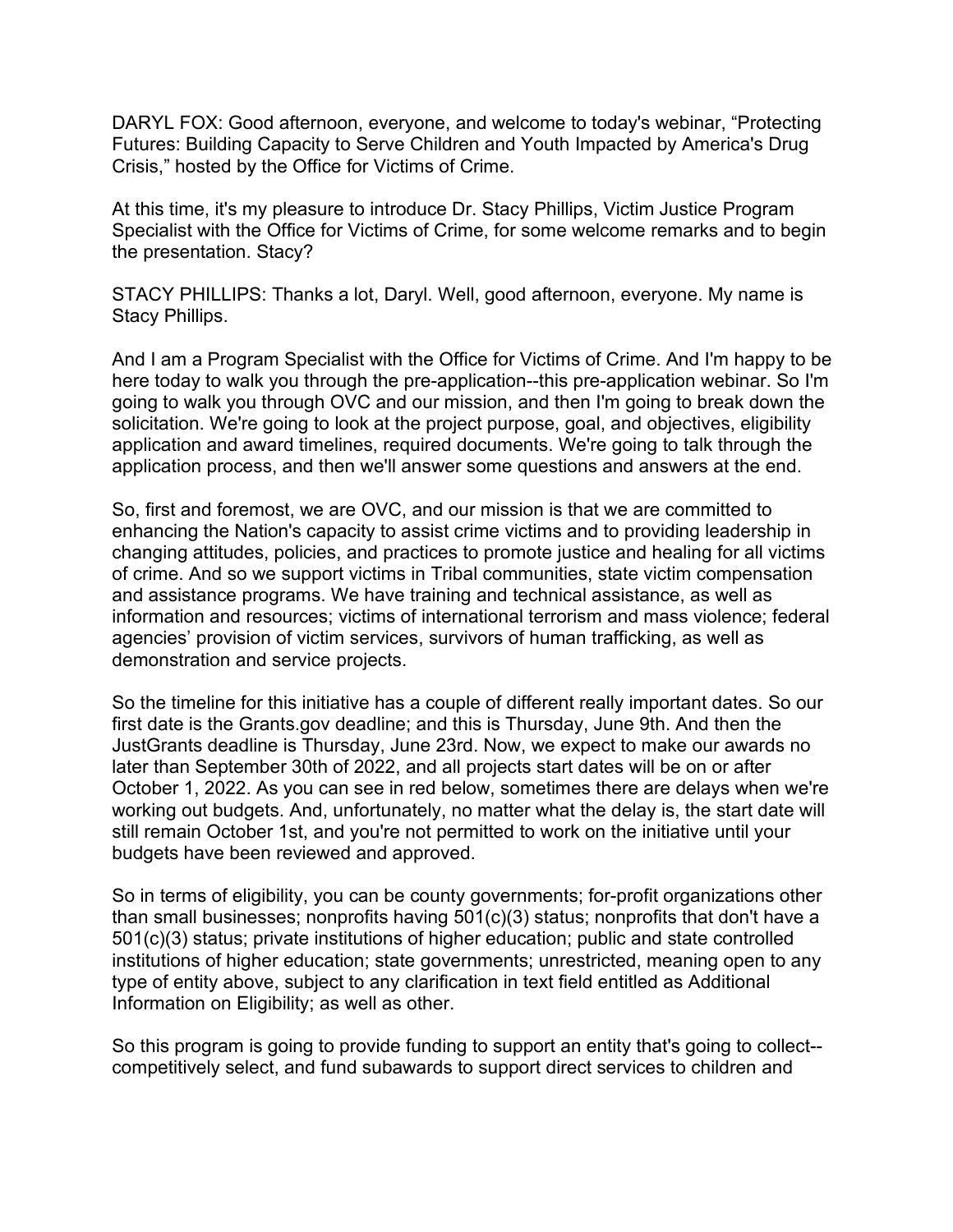youth who are crime victims impacted by the Nation's drug crisis, as well as that same entity will provide technical assistance to the selected subawards.

So, for this program, the following definitions apply: Drug or substance use refers to a person taking a drug, either prescribed or not, in a way other than it is intended to be used, as well as polyvictims are victims or survivors of more than one type of victimization, (such as sexual abuse, physical abuse, neglect, pulleying--bullying, excuse me, and exposure to family violence, and those who have experienced multiple victimizations over a lifetime. And so, children and youth who are crime victims impacted by the Nation's drug crisis may be polyvictims and therefore have complex service needs, including a potential need for support services to their families. This program is intended to address the complex needs of children, youth, and their families impacted by the Nation's drug crisis.

Under this program, OVC expects to make a 3-year cooperative agreement award of up to \$2 million for a lead entity and technical assistance [TA] provider to both develop and manage a subaward program and provide TA to subawardees. In partnership with OVC, the lead entity will competitively select up to 14 subawardee sites. And these will be service providers who specialize in substance use across the country to implement 1- to 2-year field-generated projects ranging between \$50,000 and \$100,000. The subawardees will work toward creating replicable victim services, including multidisciplinary community response approaches for youth impacted by drug use. The subaward projects will also be required to address the needs of families and caregivers. The subaward program will make a priority those projects planned for communities that demonstrate high levels of crime related to substance use and for geographic areas where there are gaps in services for victims. The TA provider will support the project sites in the early identification of child and youth victims, as well as promote the establishment and expansion of sustainable community partnerships. So up to \$750,000 of the award may be used to provide overall project management, technical assistance, and oversight of subawardees.

So, the ultimate goal of this program is to expand, enhance, and formalize the service response to children, youth, and families who have been harmed by exposure to drug use.

The objectives of this program are to ascertain new ways of identifying children and youth impacted by substance use, who need victim services; increase partnerships, as well as the availability of, and access to, direct services and multidisciplinary response strategies for children, youth, and families who have been harmed through exposure to drug use, including those experiencing polyvictimization; enhance knowledge and build the capacity of service providers to serve this population more effectively; and broadly share innovative crime victim response models that can be replicated in other communities and jurisdictions to address this population.

In terms of deliverables, the entity will create and disseminate of a solicitation to competitively select, in close consultation with OVC, up to 14 direct service providers for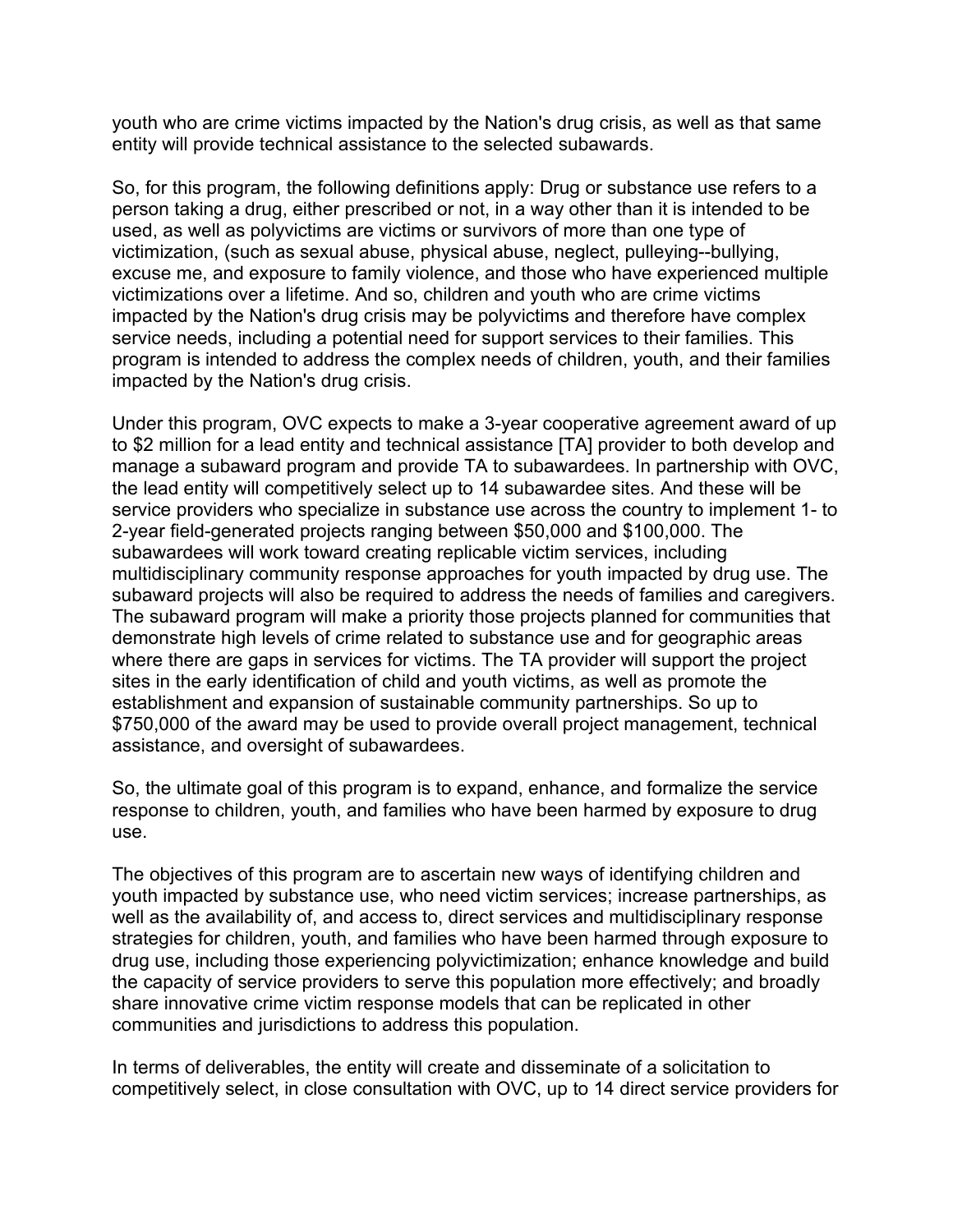subawards; the execution of the subawards; provision of survivor-informed TA, created specifically for the subawards; provision of program oversight and management; development and execution of a monitoring plan for overseeing the work of the subawardees; and facilitation of calls, webinars, and other meetings between and among sites to facilitate discussion and information exchange.

Deliverables, continued, will also include provision of peer-to-peer consultation and networking opportunities among the sites to promote problem solving and exchange resources; a provision of technical assistance and capacity building to subawardees to increase their knowledge of effective responses to drug use-related crime victimization, including polyvictimization, trauma-informed services, resources for victims of crime, state compensation programs, victims' rights, legal remedies, and other tailored assistance identified by subawardees; analysis of performance data from subawardees to determine if the programs are meeting the stated goals and objectives; and development of a guide about promising approaches to addressing drug use-related crime, including polyvictimization, based on the work of the program's subawardees.

So OJP is committed to advancing work that promotes civil rights and racial equity, increases access to justice, supports crime victims and individuals impacted by the justice system, strengthens community safety and protects the public from crime and evolving threats, and builds trust between law enforcement and the community.

So priority considerations supporting Executive Order 13985, *Advancing Racial Equity and Support for Underserved Communities Through the Federal Government*. So consistent with this order, the term "underserved community" refers to a population sharing a particular characteristic, as well as a geographic community that has been systematically denied a full opportunity to participate in aspects of economic, social, and civic life, or whose members have been historically underserved, marginalized, and adversely affected by inequality. Such communities include, among others, Black people, Hispanics, and Latinos, Native American and other Indigenous peoples of North America.

In support of Executive Order 13985, OJP will A, give priority consideration to applications that include projects that will promote racial equity and the removal of barriers to access and opportunity for communities that have been historically underserved, marginalized, and adversely affected by inequality when making award decisions. To receive this consideration, the applicant must describe how the proposed projects will address potential inequities and barriers to equal opportunity and/or contribute to greater access to services for underserved and historically marginalized populations.

For priority area B, we will give priority consideration to applicants that can demonstrate that their capabilities and competencies for implementing their proposed projects are enhanced because the applicant (or at least one proposed subrecipient that will receive at least 30 percent of the requested award funding, as demonstrated in the Budget Worksheet and Budget Narrative) identifies as a culturally specific organization. To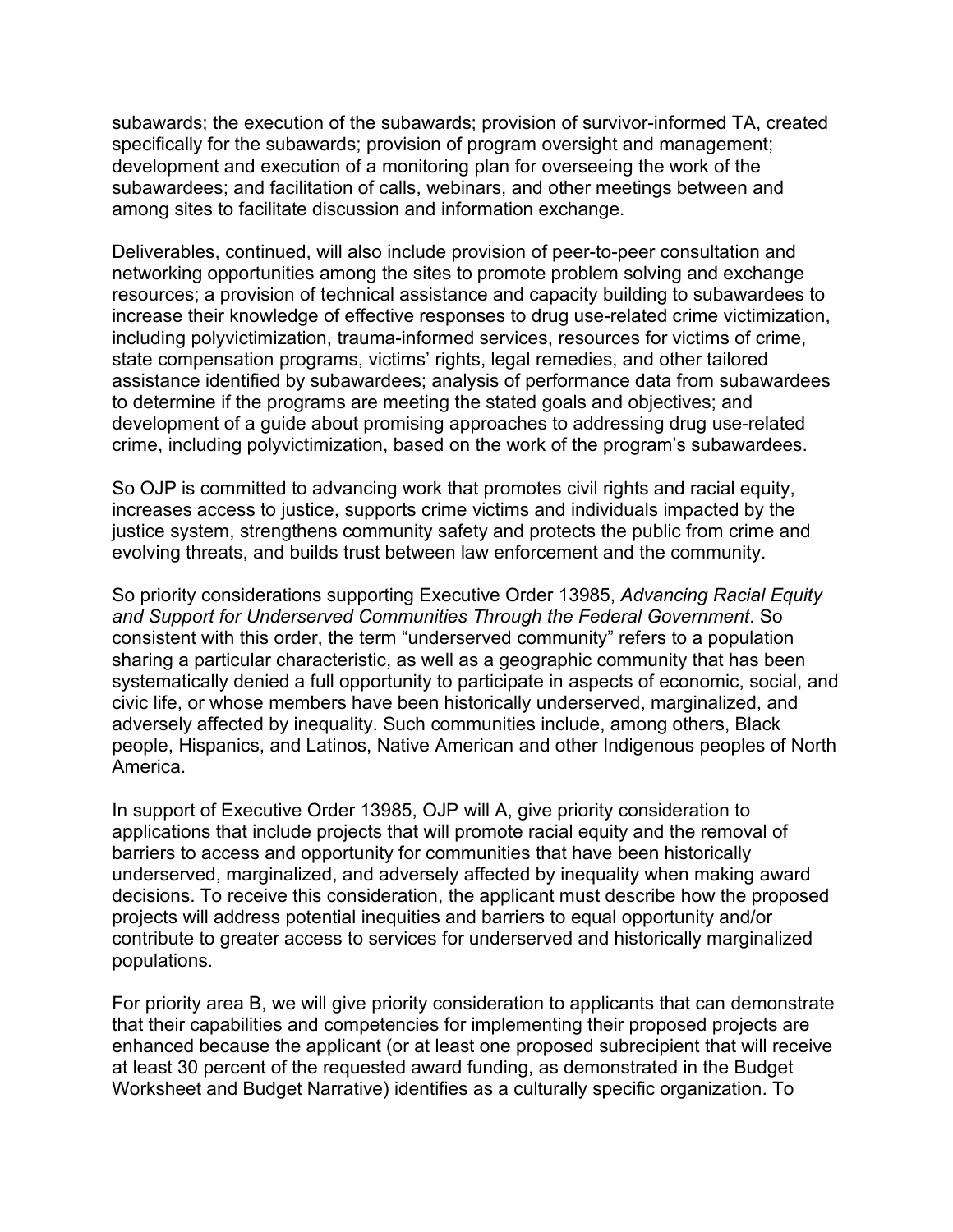receive this additional priority consideration, applicants must describe how being a culturally specific organization, or funding the culturally specific subrecipient organizations, will enhance their ability to implement the proposed projects, and should also specify which culturally specific populations are intended or expected to be served or to have their needs addressed under the proposed projects.

Culturally specific organizations are defined for purposes of this solicitation as private, nonprofit, or Tribal organizations whose primary purpose as a whole is to provide culturally specific services to, among others, Black people, Hispanics and Latino, Native American and other Indigenous peoples of North America, including Alaskan Natives, Eskimos, and Aleuts, Asian-Americans, Native Hawaiians, and/or Pacific Islanders. Addressing these priority areas is one of many factors that OJP considers in making funding decisions. Receiving priority consideration for one or more priority areas is not a guarantee of an award.

So, in terms of the Federal Award Information, we will--or we are planning to make one award up to \$2 million. The period of performance start date is October 1st of 2022. And the period of performance is 36 months.

Now, OVC may in certain cases provide additional funding in future years to awards made under the solicitation through continuation awards. OJP will consider, among other factors, OJP's strategic priorities; a recipient's overall management of the award; and the award funded work's progress when making continuation award decisions. This solicitation and awards, if any are made under this solicitation, are subject to the availability of appropriated funds and to any modifications or additional requirements that may be imposed by the agency or by law. In addition, nothing in this solicitation is intended to, and does not create, any right or benefit, substantive or procedural, enforceable at law or in equity by any party against the United States, its departments, agencies, or entities, its officers, employees, or agents, or any other person.

This award will be made as a cooperative agreement, which means that there will be substantial involvement between the awarding agency and recipient during the performance period. The awarding agency closely participates in the performance of the program. And you can see, for more information, in the [OJP Grant Application Resource](https://www.ojp.gov/funding/apply/ojp-grant-application-resource-guide)  [Guide.](https://www.ojp.gov/funding/apply/ojp-grant-application-resource-guide)

So now on to the Application and Submission Information.

Applications must include the following. These elements must be included in the application submission to meet the basic minimum requirements to advance to peer review and receive consideration for funding. So you've got to have a proposal abstract; proposal narrative, which will include the statement of the problem, project design and implementation, capabilities and competencies, plan for collecting the data; Budget Worksheet, and Budget Narrative. Remember, if you fail to submit any of the required documents, your application will not be considered for funding.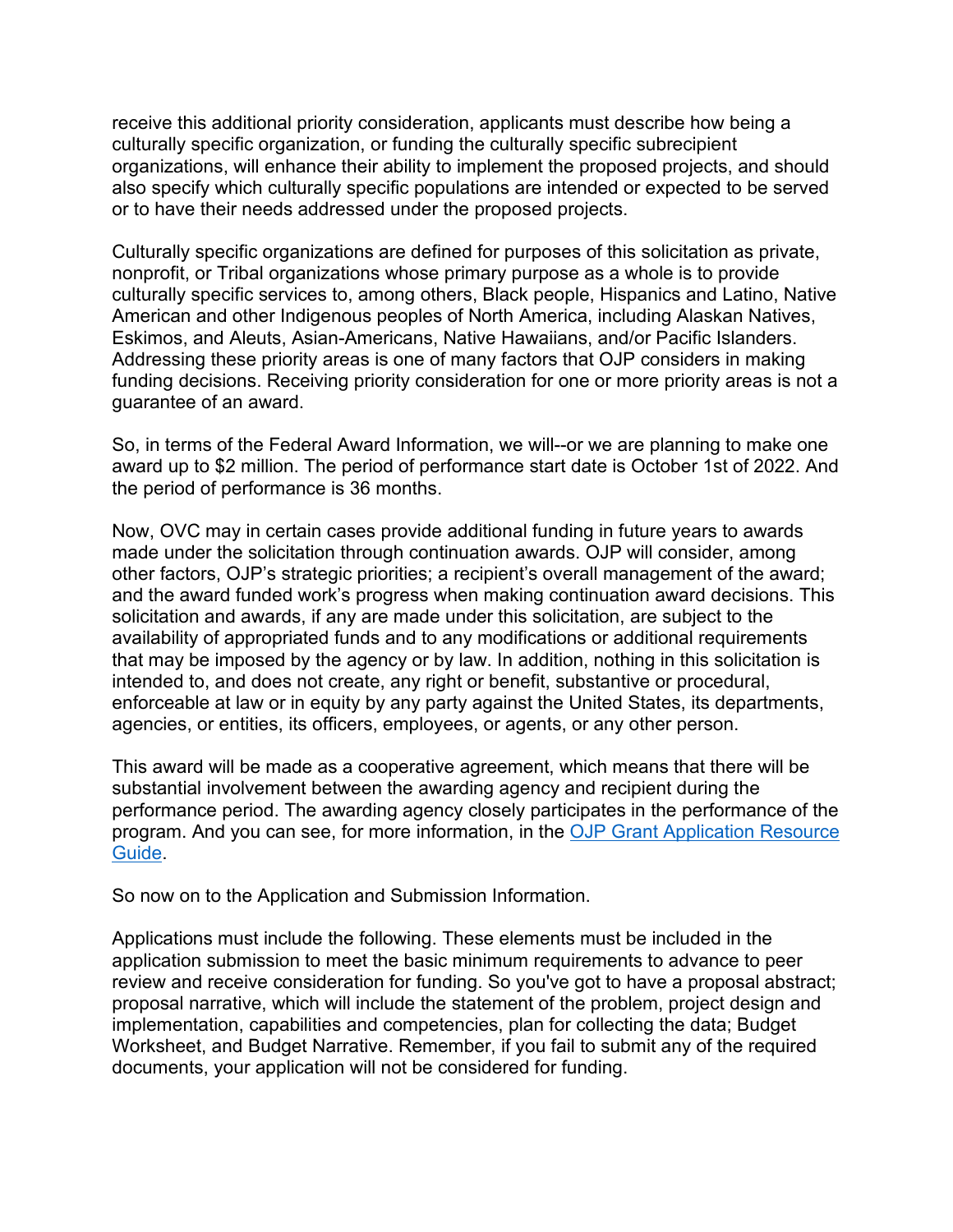So, a proposal abstract is a clear and simple summary statement about your proposal. It should be no more than 400 words summarizing the proposed project, including the purpose of the project, primary activities, expected outcomes, the service area, intended beneficiaries and subrecipients, if known; will be completed in the JustGrants webbased form. This abstract should be written in the third person and will be made publicly available on the OJP website, if the project is awarded.

As for the narrative, adhere to the proposal narrative formatting requirements. Be double-spaced. Use a standard 12-point font. Have no less than 1-inch margins, not to exceed 20 [25] pages. Number the pages correctly. If the proposal narrative fails to comply with these length-related restrictions, OVC may consider such noncompliance in peer review and in final award decisions.

In addition, for the proposal narrative format, the following sections are part of that narrative: statement of the problem or description of the issue; project design and implementation; capabilities and competencies; plan for collecting the data required for this solicitation's performance measures.

In the description of the issue, this section must describe the need for the project and provide a clear statement of how funding will support the project's value to the victim's field; describe how drug use has contributed to increased rates of child and youth victimization across the Nation, including polyvictimization; describe current gaps in victim services for children and youth and their families; as well as identified gaps- describe the identified gaps in available TA to assist the above issues.

So this section must describe the project strategy and discuss how the strategy will address the identified problems and support the goals and objectives. The applicant's strategy, or design, must include a description of project phases, tasks, activities, and staff responsibilities, as well as a clear description of the interim deliverables and final projects. The applicant must develop a week-by-week time-task plan that identifies major activities and deliverables for the duration of the project period and the designation of staff responsibility. Submission of financial and progress reports must be included in the time-task plan. As a separate attachment, the time-task plan is not subject to the program narrative page limitations. For guidance on OVC's publication process, the publishing guidelines for print and web media are available online at OVC.OJP.gov and the following web address, is listed in this PowerPoint, which you will be provided.

So, for capabilities and competencies, please include a clear description of the applicant's management structure and, if the application is for continuation funding, must document the organization's success in implementing previous phases of the project; include a description of the current and proposed professional staff members' unique qualifications that will enable them to fulfil their grant responsibilities; describe how the program will be managed; and include an organizational chart for information describing the roles and responsibilities of key organizational and functional components and personnel; include a list of personnel responsible for managing and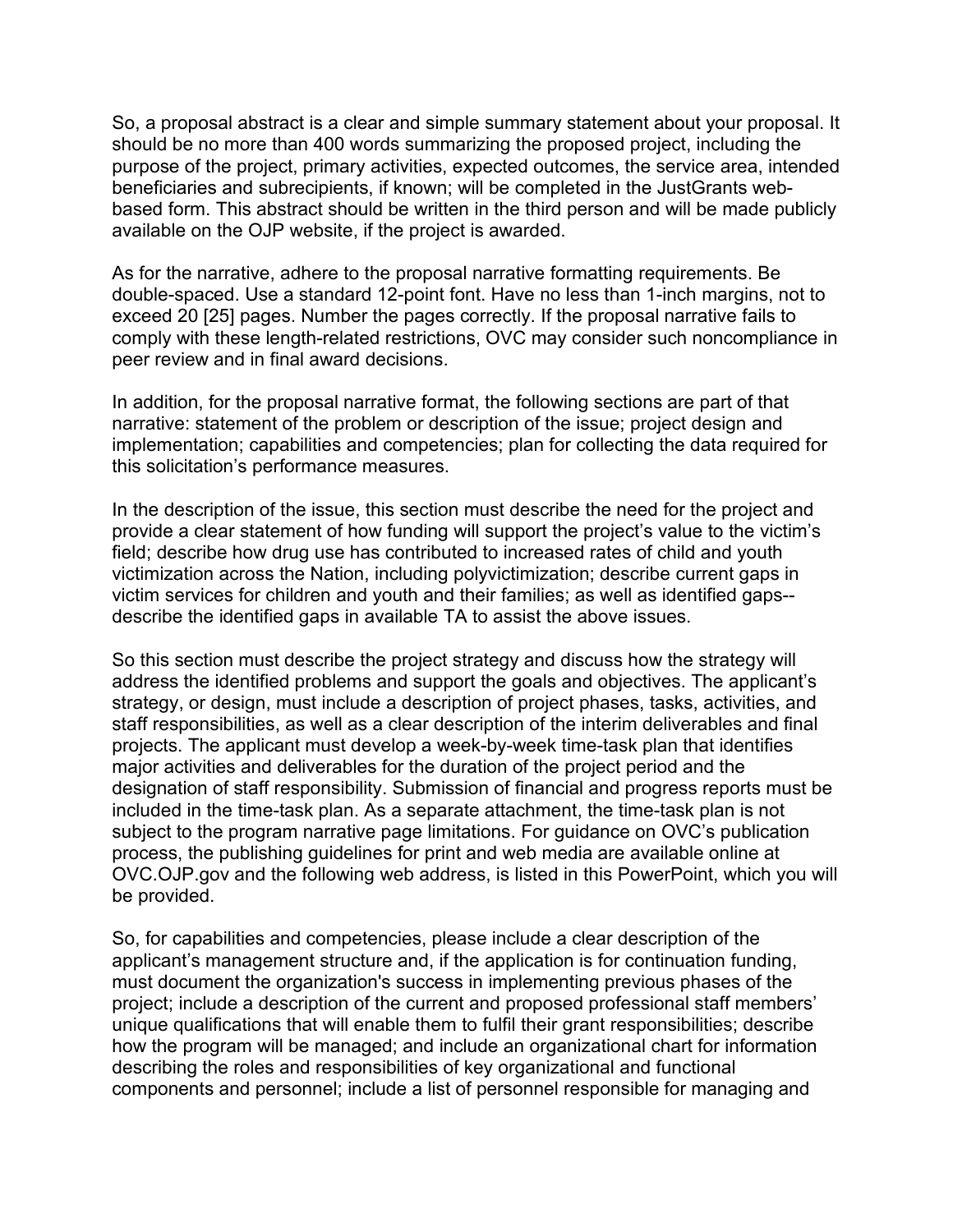implementing the major stages of the project, including selection criteria for those to be hired; detailed information about staff and an organizational chart. If the applicant is seeking priority consideration under Priority 1B, it should describe within this section how being a culturally specific organization (or funding a culturally specific subrecipient organization at a minimum of 30 percent of the project budget) will enhance its ability to implement the proposed project.

So as for your plan for collecting data, performance measures are parameters against which progress toward goals can be assessed, a common language linking your plans and your performance, and consists of your program's inputs, activities, outputs, and outcomes, or otherwise known as a logic model. While this data satisfies the reporting requirement of your grant, it also provides an excellent opportunity to self-assess your program and your agency's processes. As a first step, review your program's performance measures, focusing on the numbers, narratives, or other data that you will need to collect to answer the questions posed by OVC. OJP will require each successful applicant to submit regular performance data that show the completed work's results. The performance data directly relates to the goals, objectives, and deliverables identified in the goals, objectives, and deliverables discussion. Applicants can visit OJP's performance measurement page at [www.OJP.gov/performance](http://www.ojp.gov/performance) for an overview of performance measurement activities at OJP.

As for the Budget Worksheet and Budget Narrative, you must use the web-based form. The applicant will complete the JustGrants web-based form. Break out costs by year, reflecting 36 months total of project activity. Applicants can see the budget preparation and submission information section of the [OJP Grant Application Resource Guide](https://www.ojp.gov/funding/apply/ojp-grant-application-resource-guide) for details on the budget and associated documentation, such as information on proposed awards, proposed procurement contracts under awards, and pre-agreement costs. For questions pertaining to budget and examples of allowable and unallowable costs, you can visit the [DOJ Grants Financial Guide.](https://www.ojp.gov/funding/financialguidedoj/overview)

So create a SMART budget. Just like your objective needs to be SMART, so does your budget. Your budget also needs to be specific, measurable, achievable, relevant, and time-bound.

Specific: Be specific when listing all of your subcategories.

Measurable: If you utilize the budget template within this book, then you will be able to adhere to measuring your budget appropriately. This is under the "computation" column of the budget.

Achievable: To ensure that your budget items are achievable, your budget needs to make sense. Is there enough work for your project director to be hired at a full-time basis? On the flip side, do you have ample resources included in your budget to meet the objectives? If there is a required training for two staff to attend a three-day training in Washington, DC, and your organization is based in California, would you only include \$100 for training in the budget? No, you wouldn't.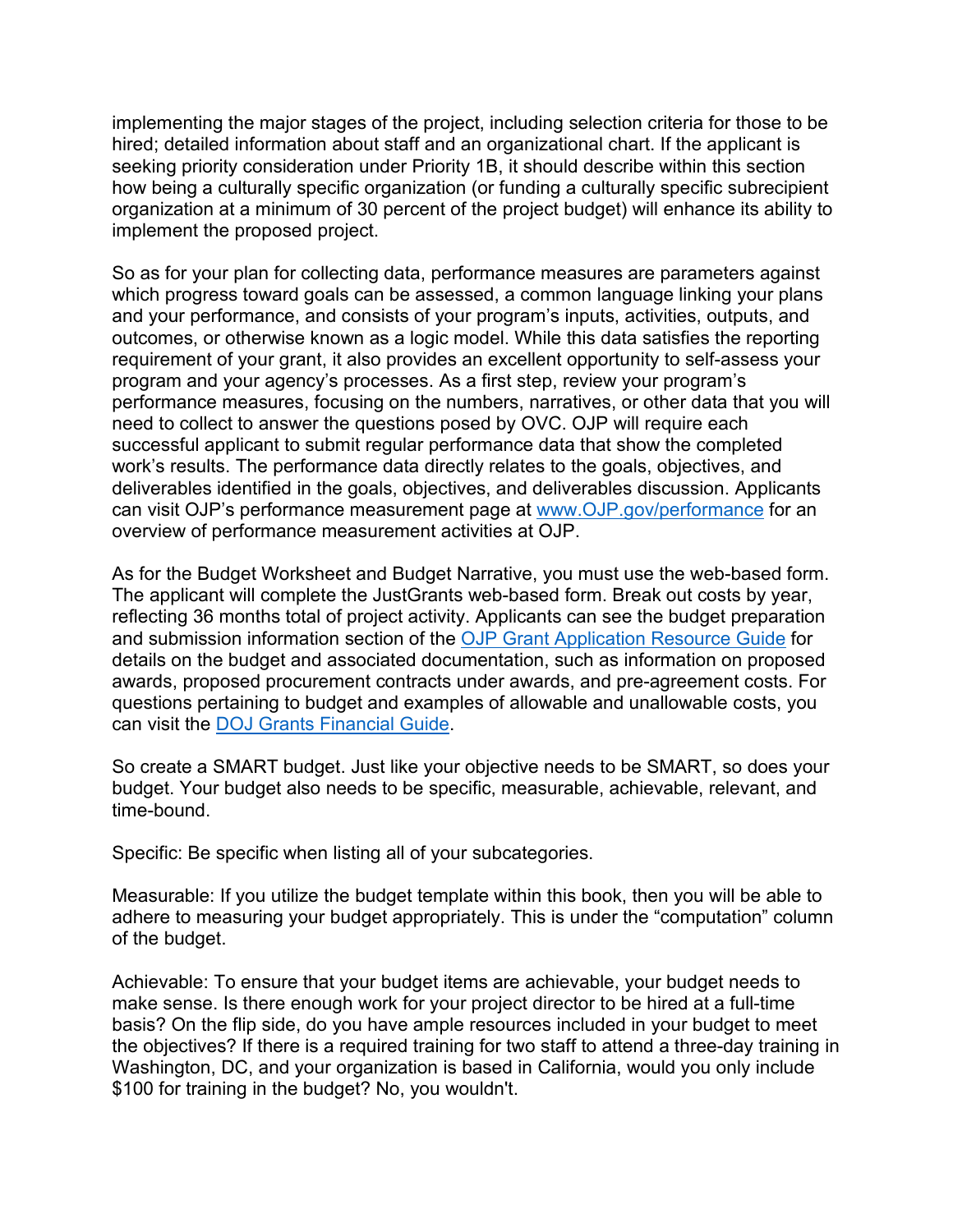And also relevant: If you put your timeline next to your budget and are sure that each item is accounted for, then your budget should be relevant. If you listed hiring a project director in your timeline and discussed the project director's role in your project design, then it would be relevant to include a project director in your budget. On the other hand, if you did not include the project director in your timeline or project design, then it would not be completely relevant to include it in your budget.

And last but not least, time-bound. Your budget is usually listed year by year or for a certain duration, into 3 years. It will be confusing for the reviewer. Some grant periods are less than a year and only for a specific season. Therefore, it is important to pay attention to what the duration is. And even if you are applying for a federal grant and it is a three-year grant, they are going to want to see the budget broken down year by year. If you break down your personnel computation on an annual basis but then clump all of your rent or supplies when the grant will be awarded, that won't work. That way, you can be more specific with scheduling the grant budget so it makes sense.

Applications also should include the following. This screen lists other documents to be included as mentioned on the application checklist of the solicitation. Use the checklist in your review prior to submitting your application. The DOJ application submission checklist is another resource to aid you in developing your application.

So these are what we consider the hallmarks of an outstanding application. Use simple and concise language. Ensure information is presentable and organized. Add tables, graphs, staff photos, and other images, when possible, while being mindful of the grant guidelines. Be realistic about how you will achieve goals. Get feedback from those who may run the project. Make sure the proposal is consistent with the solicitation. Check, recheck, and check again--budget, grant requirements, references, and other details.

Common reasons cited for a weak application: Too ambitious or lacks focus; applicant lacks appropriate expertise to carry out the proposed project; no evidence of feasibility (do not assume reviewers are as familiar with the project as you are), as well as poor writing and errors.

So now we are going to go over the Application Process.

So this is a two-step process, and it's really in your benefit that we've made it into this way because of JustGrants. So first, you need to submit into Grants.gov, and that is due on June 9, 2022. That's when you're going to take care of all of your SAMs information. Then you have the submission of the full application into JustGrants and Grants.gov, which is due June 23, 2022.

So, the part of the grant's life cycle--this part of the grant's life cycle involves completing and submitting web-based forms as well as the attachments that are requested based on the requirements in the published solicitation. The process of submitting an application in JustGrants begins in Grants.gov. Once you have located a funding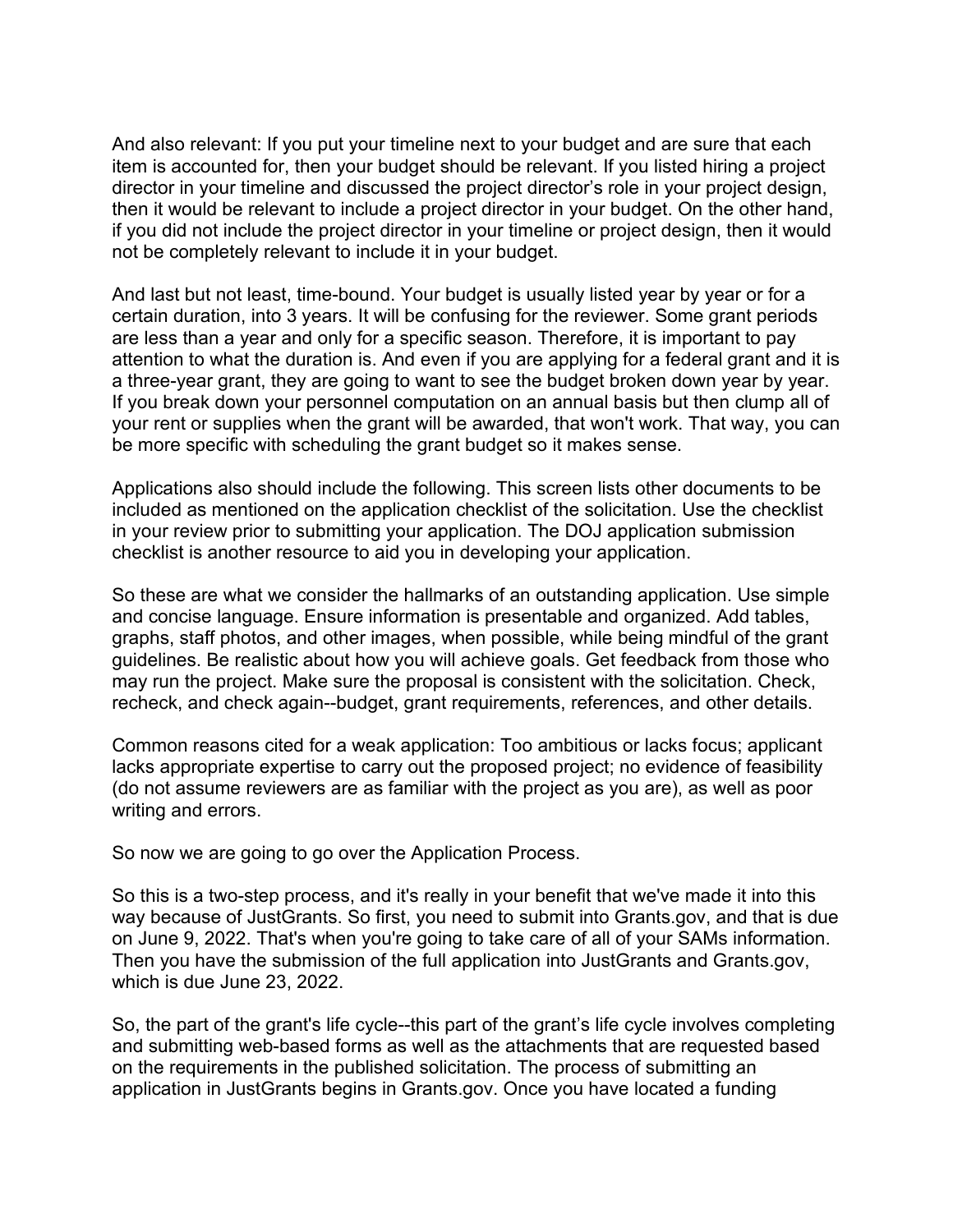opportunity with DOJ, you will submit an SF-424 and SF-LLL in Grants.gov. If you are applying for funding from the COPS office, you will also submit a supplemental to the SF-424. This is the extent of the application requirements in Grants.gov. Aside from the SF-424 and the SF-LLL, most of your application is entered in JustGrants. Your entity information is populated based upon entries made in SAM.gov and used in Grants.gov.

You will have two application submission deadlines, one for Grants.gov and one for JustGrants. Most of the application requirements will be submitted from JustGrants. Each solicitation has an application submission deadline in Grants.gov. After this date, the solicitation is removed from Grants.gov and no one will be able to apply to it any longer.

It is highly recommended that you check the due date in Grants.gov and try to submit at least 72 hours prior to the deadline to provide you with enough time to correct any errors and resubmit, if necessary. Once the application has been submitted and validated in Grants.gov, it will be sent to JustGrants for completion. It may take several days for Grants.gov to complete validation and release it to JustGrants. JustGrants has its own submission deadline, typically two weeks longer than the Grants.gov deadline.

For example, if your due date in Grants.gov is April 1st, then you have until April 15th to complete the application in JustGrants. Submitting early in both systems is recommended. In our example, if the due date in Grants.gov is April 1st and you submit March 15th, you will still have until April 15th to submit the JustGrants application. The JustGrants submission should include all items that are required in the solicitation. The JustGrants application submission is final. It's okay to enter preliminary information in Grants.gov. If you haven't fully determined your budget or project scope, you will be able to edit and update all your entries in JustGrants.

Some of the ways that JustGrants streamlines the process is that you are provided with the ability to use a web-based budget detail worksheet. Not only is this process more efficient, but it also establishes a shared structure and narrative for all of DOJ. Streamlined validation of your budget allows the process of clearing new budgets much faster. Your organization, specifically your assigned Entity Administrator, has more control over users and award assignments and does not require intervention from DOJ to make updates to those assignments. The Entity Administrator defaults to your organization's EBiz point of contact, but as we saw earlier, that person can reassign the responsibilities to another user as needed.

The Grants.gov login is separate from JustGrants. Grants.gov provides access to funding opportunities from multiple government agencies and is not managed by DOJ. We will provide a training video from the Grants.gov website in the next slide, as well as some screenshots of the site. Actually, I don't think we're doing that.

However, if you have questions about Grants.gov, you will need to contact them for support. You will apply by selecting the option in Grants.gov to apply. You will login using the email address you want to receive notifications. There is a workspace icon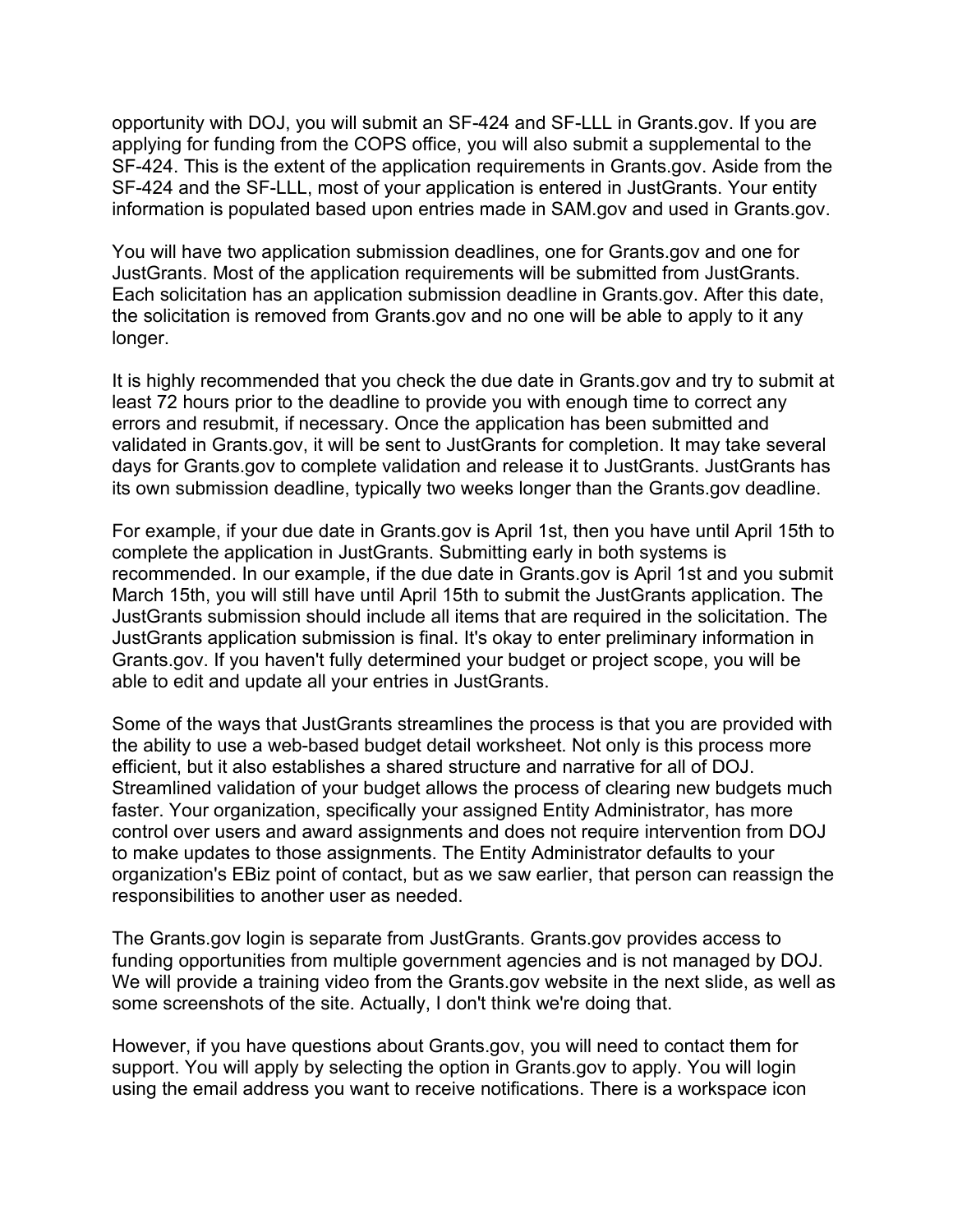that will allow you to access "Funding opportunities." Once you have determined a funding opportunity and applied, you will receive notifications from Grants.gov confirming the receipt of the SF-424 and stating whether the SF-424 and SF-LLL were validated and submitted or were rejected with errors. The notification will include an explanation for any errors. This is why it is a good idea to submit in Grants.gov at least 48 hours prior to the deadline to give you the time that you need to correct any errors. You will not be able to correct errors or continue with the application process once the deadline in Grants.gov has passed.

Then applicants will submit their full application, including attachments, in JustGrants at [JustGrants.usdoj.gov.](https://justgrants.usdoj.gov/)

Now, there are certain web-based forms that must be submitted directly into the system: your proposal abstract and solicitation. For those who are return users, you will need to submit your goals, objectives, deliverables, and timeline just like before. Make sure your budget information is included in the budget detail form and, lastly, your disclosure of duplication in cost items.

After you have submitted your application, you are probably wondering what's next. Once all the applications for the solicitation have been reviewed, then the entity will be notified, which all happens before September 30th. Please remember who your Entity Administrator and Authorized Representative are, for they will be notified when the deadline for applications will be changed. The system will also notify the Application Submitter, Entity Administrator, and Authorized Representative when the application has been received in JustGrants from Grants.gov. And the Entity Administrator will receive notification on when the award notification has been sent. If you have submitted your application, the status will be "submitted." You may also see a banner that indicates that it is past due. This banner indicates that the submission deadline has passed, not that your application is past due.

JustGrants offers training resources on the DOJ website. Once you have selected a topic to explore, you will open a page with training resources dedicated to that topic. Typically, you will find a job aid reference guide and links to step-by-step videos. These are very short videos. They are meant to be used while you are working, so don't feel like you need to set aside a lot of time to view them. They can really help you, if you're in the middle of a task in JustGrants and just want to verify next steps. The job aid reference guides provide step-by-step instructions with screenshots to help you walk through a task. You can print these or view them onscreen, depending on how you like to work. They are also a great reference, if you are in the middle of a task and you want to verify next steps. You will also find quick reference guides that will walk you step-bystep through specific tasks. There are two new quick reference guides in the performance reporting topic: "Navigating to a Performance Report" and "Completing a Question Set and Submitting a Performance Report."

JustGrants office hours and Application Mechanics can be seen below.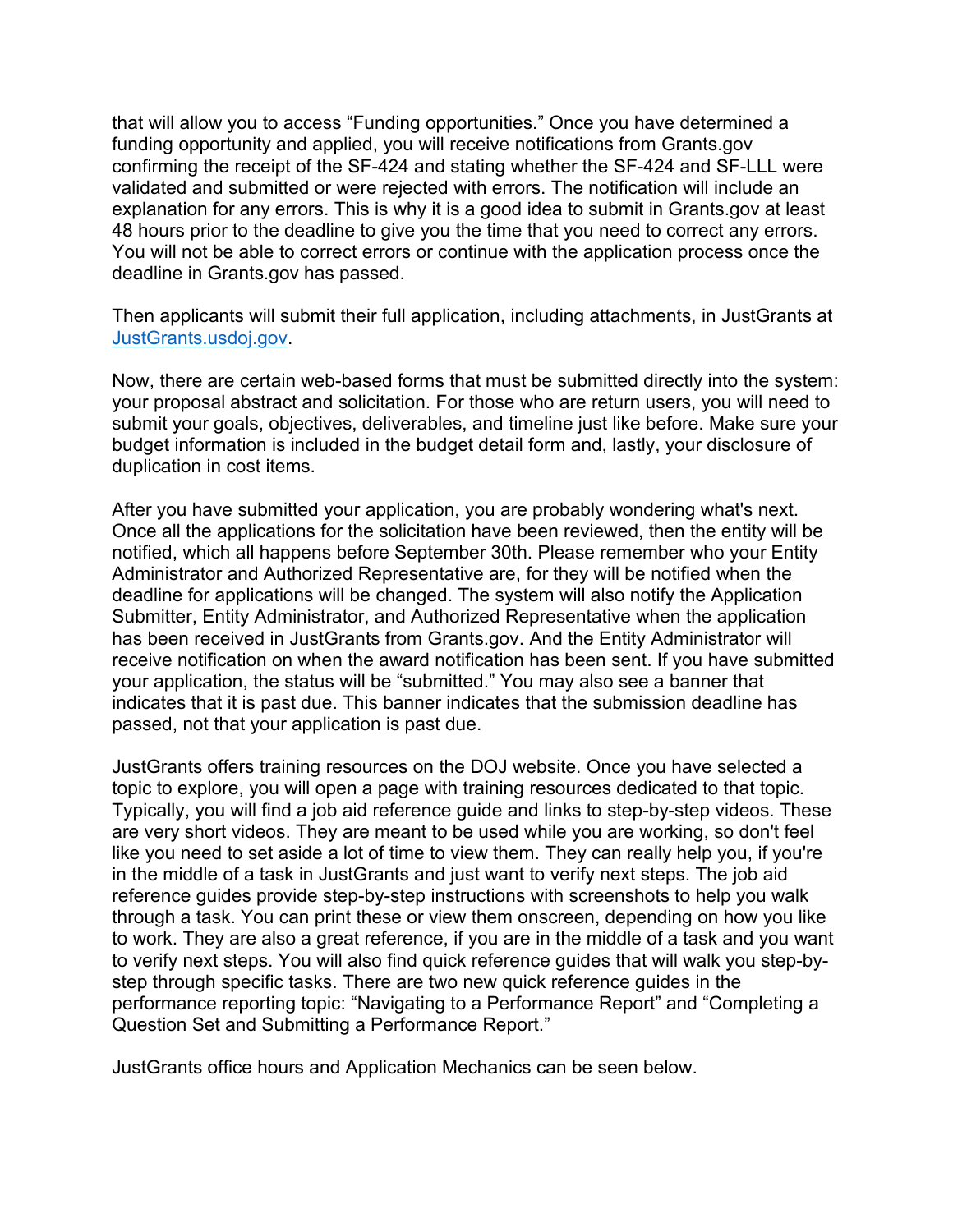And as you can see, this solicitation incorporates the [OJP Grant Application Resource](https://www.ojp.gov/funding/apply/ojp-grant-application-resource-guide)  [Guide](https://www.ojp.gov/funding/apply/ojp-grant-application-resource-guide) by reference. The [OJP Grant Application Resource Guide](https://www.ojp.gov/funding/apply/ojp-grant-application-resource-guide) provides guidance to applicants for the preparation and submission to OJP of applications for funding. If this solicitation expressly modifies any provision in the OJP Grant Application Resource Guide, the application is to follow the guidelines in the solicitation as to that provision.

To assist potential applicants in developing strong proposals in response to our current funding opportunities, OVC hosts educational [webinars](https://ovc.ojp.gov/funding/funding-webinars) for interested stakeholders to learn more about the program objectives and submission requirements. A question and answer session is held before the conclusion of every webinar. Sign up for [News From](https://ovc.ojp.gov/subscribe/news-from-ovc)  [OVC](https://ovc.ojp.gov/subscribe/news-from-ovc) to stay up-to-date on webinars as they are scheduled.

As you can see below, these are some important web resources, and these are a reference throughout the solicitation, and they may be resources for you as you prepare your application.

So below, you can see important contact information. As for technical assistance, here is a list of contact information that will be important to you as you prepare your applications. First is Grants.gov and this is available to provide technical assistance to you when submitting the SF-424 and SF-LLL. And they can also be reached by phone and email.

And then next is JustGrants, which is available to provide technical assistance on submitting the full application, and they also have a phone number and email.

Finally is the OJP Response Center, which is available to provide technical assistance with programmatic requirements, and they also have a phone number as well as an email.

So, these are, again, your important dates. You need to please, please, please submit by June 9th your SF-424 in Grants.gov and your full application by June 23rd.

And please [sign up](https://puborder.ncjrs.gov/Listservs/subscribe_newsfromovc.asp) and stay connected to us. We have updates on new funding opportunities as well as other announcements on all the great things going on in OVC.

The 2022 National Crime Victims' Rights Week Resource Guide [artwork](https://ovc.ojp.gov/ncvrw2022/ncvrw-artwork) has been available online, and you can use it to help your organization plan for public awareness activities and really help to inspire your community and raise awareness of victims' rights. Our theme this year was "Rights, Access, and Equity for all Victims," and it really underscores the importance of helping crime survivors find their justice by enforcing victims' rights, expanding access to services, and really ensuring equity and inclusion for all.

And go social with us at OVC! Like us on our [Facebook](https://www.facebook.com/OJPOVC) page. Follow us on [Twitter,](http://www.twitter/ojpovc) and watch some of our great [YouTube](https://www.youtube.com/user/OJPOVC) videos.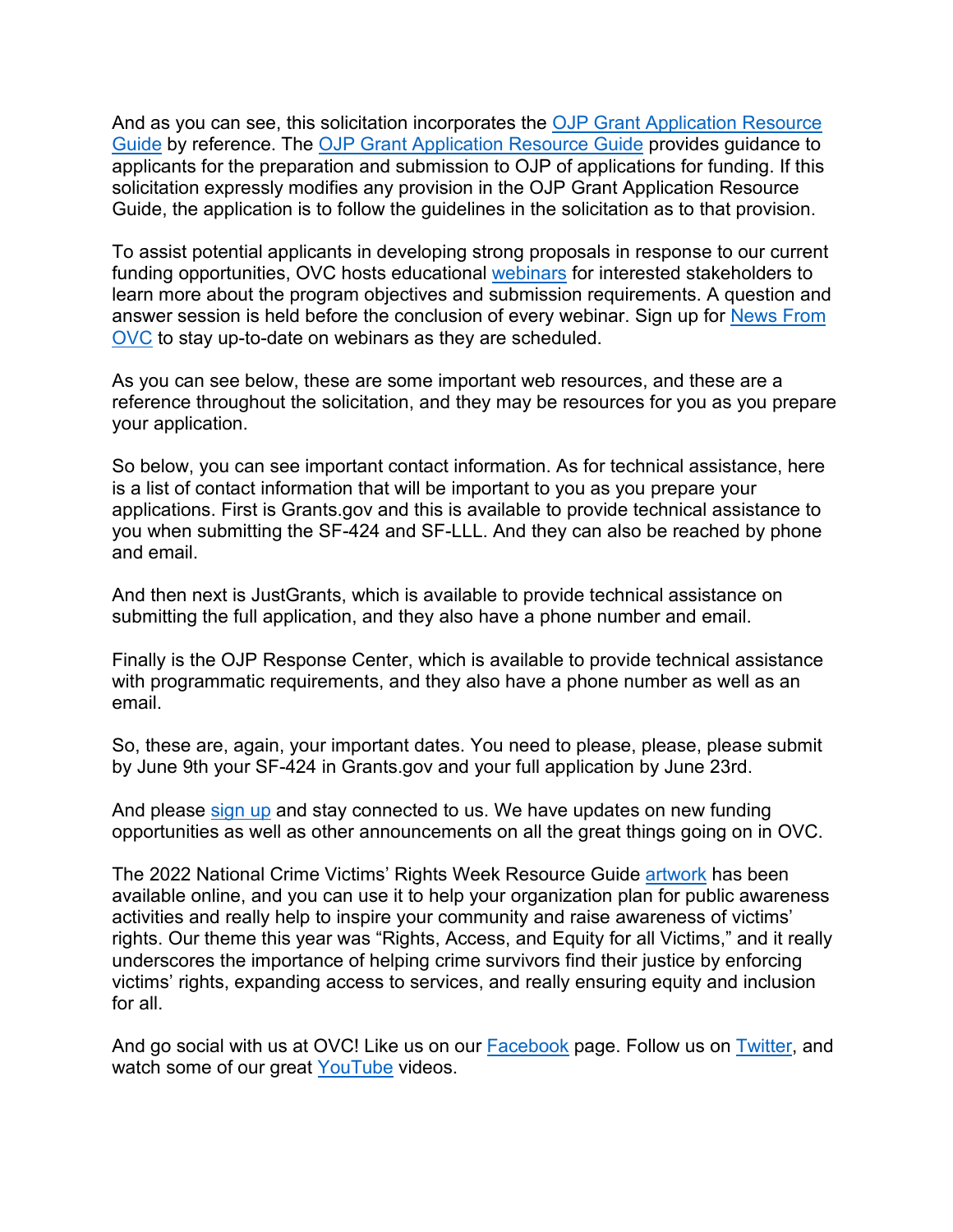And we're going to answer some questions now.

DARYL FOX: All right. Thanks, Stacy. So just before we get into the Q&A, we'll just remind everybody on today's webinar that the PowerPoint, recording, and transcript for today will be posted to the OVC website. So registration lists, we're going to send an email out to when those items are available, and you'll receive those, so you can access them if you need to go back and reference anything that was spoken to today.

If you have a question, far bottom right of your screen, three dots. Hit "Q&A." Send to all panelists, and we'll go through those with the remaining time we have today.

So the first question: "Are the PMT measures listed in the solicitation applicable to both the selected awardee as well as the 14 subawardees?"

STACY PHILLIPS: No. The PMT measures that are listed will be for the lead entity. The subawardees, those measures will be determined between the lead entity, you know, in collaboration with OVC. And let me add to that. Those subawardees will not be submitting, like, the PMT to OVC or anything like that. As a lead entity, that entity will be essentially monitoring those subawards as though OVC would be monitoring the lead entity, if that makes sense. So, anything that is monitored will be going from the subawardees to the lead entity, not to OVC.

DARYL FOX: Great. Thanks for that clarification, Stacy. That does actually answer the next question or two that's come in from that same person on the PMT data.

STACY PHILLIPS: Yep.

DARYL FOX: Okay. The next one is, "They are a newly formed 501(c)(3) with a group of dedicated providers that are looking to provide a direct service to victims as defined in this grant. Would it be something that they would be able to apply for as far as eligibility?"

STACY PHILLIPS: So I think that you would be applying. And I don't want to speak for this entity, obviously. But if they're looking to provide the direct service, then they would be possibly an applicant. So once the lead entity is selected, then in conjunction with OVC in probably the November/December/January timeline, the lead entity will put out a request for applications. And that will be what is put out there to attract the applicants for those up to 14 subawardees. So it sounds like the last question, the newly formed 501(c)(3) that wants to provide direct services, that looks like an agency that would be a good applicant for the solicitation that will come out, once the lead entity is selected.

DARYL FOX: Nothing else in the queue at this time, but we'll just wait a few more moments. If you have a question, please go ahead and enter that.

In the meantime, I'll have this slide up for the rest of the webinar. If you do have questions about Grants.gov, JustGrants, or anything with the solicitation itself, the OJP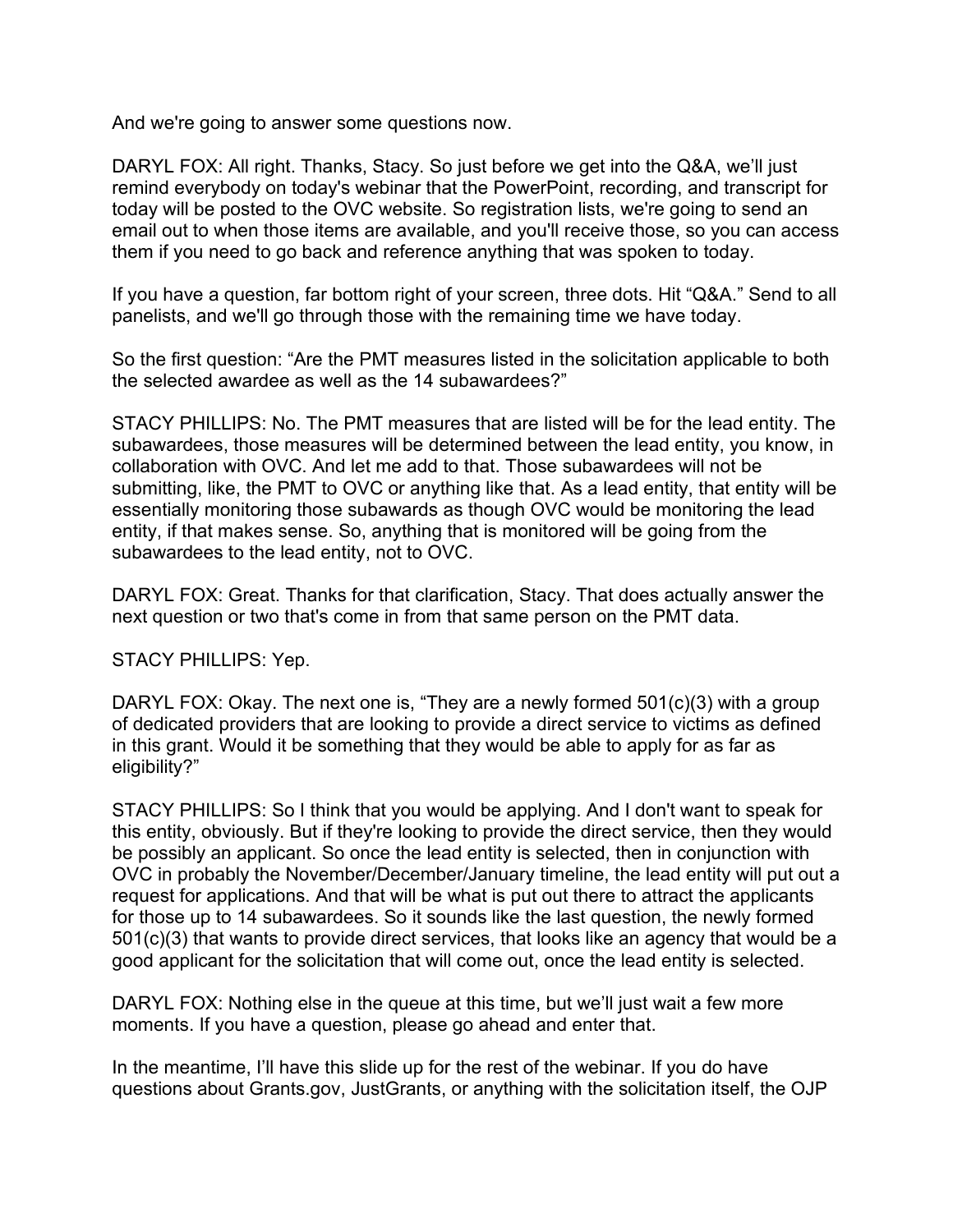Response Center, this contact information will be useful to get answers to your questions.

STACY PHILLIPS: I think I'll just throw out there, too, and I've said this through a couple of other application webinars. I, You know, I know that it's a pain to have to, you know, do all these things of submitting these early. And I know, because I've been on that side that, you know, you're doing a bunch of other stuff while you're also writing, you know, this application. And so sometimes, we end up leaving it to the last minute. And what I've seen, when that happens, knock on wood. But there always ends up being some type of error. And if the applicant does not follow these guidelines of timeframes and an error happens, and who knows what that could possibly be? You know, you would have to submit a waiver. And, in all honesty, it's very rare when those waivers are approved because they end up typically not being a technical issue. It ends up being something, like, Oh, you know, had the entity, you know, done, say, the Grants.gov portion in the correct timeframe, you know, the error would have been fixed in time, if that makes sense. And then what's really horrible about that is that these entities have worked so hard on these applications and then they can't, you know, they don't get reviewed.

So I highly, highly encourage, because it's horrible to not be able to approve a waiver, and it's also horrible for the entity to not get their application even reviewed after they've worked so hard on it. So as challenging as it can be, please, please, please follow the guidelines and submit, you know, early into Grants.gov and JustGrants.

And also, you know, obviously, I'm sure if there's repeat applicants here, they know that there have been some issues in the past with JustGrants. Please don't, you know-- Sometimes people, I've heard, will get frustrated, and they'll just be like, "Oh, forget it. I just don't want to deal with JustGrants." I really hope if anything happens that, you know, as applicants, you call JustGrants. I've been told that they will really help you walk through the application process. We don't want to lose great applicants because of any glitches in the system. So, highly encourage you to just kind of take that time to get into the system earlier, than maybe when you originally anticipate.

DARYL FOX: Regarding the eligibility, again, "Are Tribal governments included?"

STACY PHILLIPS: They're not listed, but that would be under "Other." So, yes, absolutely.

I think I saw under there, too, it looks like it. I don't know if I made it clear, but it says about, "Will the lead entity awarded manage all subawardees' fiscal oversight for the 14 awards made? Or will this be completed in partnership with OVC?"

It's kind of like that whole fiscal, the lead entity essentially would be like OVC, right? So they would be monitoring the subawards for everything, for oversight. Obviously, OVC can be there for assistance, but they'll be monitoring those awards the same way that we do as grant managers of the entities that are the lead entities, you know, in programs.